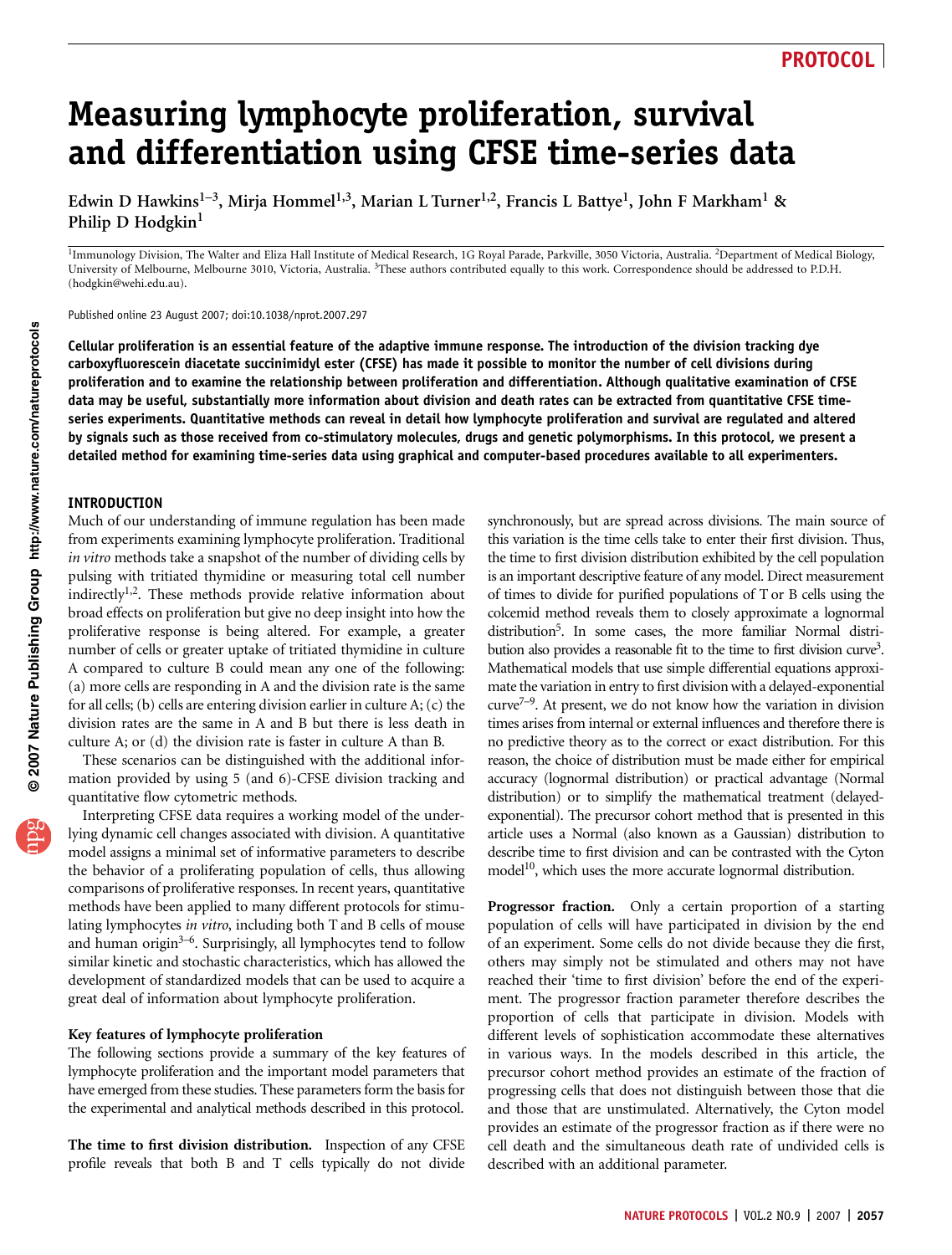Subsequent division time. Once cells enter the first division, their subsequent divisions usually, but not always, proceed more rapidly and display little variation in the length of cycle times. For strongly stimulated T and B cells, it is often sufficient to assume that the subsequent divisions follow, and can be described by, an exact division time. In contrast, more weakly stimulated cells may exhibit significant variation in subsequent division times.

Cell death. All cell populations placed in culture are subject to some death. This death can be the result of the cell preparation process ('mechanical death'10), which exhibits itself as a very rapid loss of a proportion of undivided cells. Alternatively, death of undivided cells may be more protracted and due to deprivation of survival factors found in  $vivo^{3,11}$ . The simplest distribution describing such loss is the exponential and follows a curve akin to that of radioactive decay<sup>3</sup>. This approach is used in the precursor cohort method and allows the survival of cells under different conditions to be expressed as a half-life. More accuracy can be achieved by assuming time-dependent survival distributions<sup>10</sup>.

Death of dividing cells. The survival of dividing cells also varies under different conditions. The precise nature of how survival and division interleave remains unknown. The precursor cohort method provides a method of estimating the proportion of cells lost per division. The Cyton model assumes that a population of dividing cells has an intrinsic time-to-die parameter that can be described by a probability distribution that takes the start of each subsequent division as time zero.

#### Additional considerations

The experimenter needs also to be aware that there are possible points of departure from the typical lymphocyte proliferation behavior described above. Some examples of nonstandard behavior include the following:

(1) Limited proliferation. Proliferation of primary lymphocytes cannot be sustained indefinitely in culture. Proliferation may be restricted owing to limitations of nutrients in the culture medium or overcrowding of the culture vessel. There are also situations in which the number of divisions appears to be regulated by the strength of initial stimulation or the continued presence of stimulation $10$ .

(2) Change of conditions with time. If proliferating cells produce a growth factor capable of influencing their own growth, then deviations from the expected outcomes will likely occur.

(3) Cell density. Contact between cells may affect proliferation parameters and care must be taken to develop culture conditions that minimize such effects if comparisons are to be made.

(4) Division-linked changes. Early division-tracking experiments with CFSE revealed that cell differentiation can be linked to the progression of cells through successive divisions<sup>12,13</sup>. An emerging differentiated population may have different proliferation and/or survival properties to undifferentiated cells, resulting in nonstandard outcomes. Similarly, any kinetic parameter may potentially be linked to division in this way, even without differentiation. Thus, division times, or times to die, could progressively change with division in some situations.

When examining the underlying kinetic behavior of a cell population in different stimulatory conditions, it is preferable to work in a minimal system to ensure that all variables can be adequately controlled. With this in mind, much of the quantitative work performed to date has been conducted in vitro. In principle, the same methodology can be applied to data from in vivo experiments. However, the greater complexity of an *in vivo* system (e.g., the inability to distinguish between cell death and cell migration) will likely make the interpretation of the results of these experiments less definite.

It is not possible to anticipate all of the alternative potential outcomes from a quantitative analysis of a CFSE data series. However, the methods provided here are a valuable starting point for investigating and comparing lymphocyte proliferation in various stimulation conditions. The following protocol describes how to conduct thorough CFSE time-series experiments, analyze CFSE profiles to extract cell numbers and study the resulting data to extract rates of division and death. We favor the use of both graphical methods and automated model fitting. The former method facilitates a familiarity with the data and reveals trends and differences in a visual, intuitive way. When data are known to conform to a particular model, then direct computer-aided fitting and parameter estimation are both time-efficient and accurate.

#### Considerations before obtaining data

Experimental design is important. Triplicate cultures for each culture condition at each time point increase the accuracy of the assay. The following factors should be considered when designing the experiment.

Time points: A typical CFSE time-series experiment requires 8–12 time points spaced 6–12 h apart. Choose harvest times based on the required information from the experiment. The first time point should be taken at approximately 5 h, as this gives a more accurate starting cell number than a count at 0 h owing to the immediate initial 'mechanical' death that can sometimes be observed<sup>10</sup>. For examination of early survival and proliferation behavior, it is necessary to have multiple time points up to and including the first division ( $\sim$  40 h). For analysis of the extent and duration of the entire response, it is ideal to have two time points per day until the experiment is complete.

Starting cell number: A minimal starting cell number must be chosen that is appropriate for the stimulation conditions. The ideal starting cell number will vary between cell type and stimulation condition. This must be low enough to allow multiple rounds of cell division before overgrowth but not so low as to jeopardize interactions that are cell density-dependent and required for proliferation.

Controls: Appropriate analytical controls should be chosen. This is described in detail in the accompanying article<sup>14</sup>.

#### Overview of the procedure

Having acquired the data for each harvest time point (Steps 1 and 2), there are two stages in the further analysis. The first stage (Steps 3–7) is to analyze each harvest time point individually, calculate the total number of live and dead cells for each stimulation condition and finally to calculate the number of cells in each division on the basis of CFSE profiles. In the second stage (Step 8), the data from each time point can be compiled for analysis of the full time course. This enables information about other proliferation parameters, including division and death rates, to be obtained. Key to this analysis is adopting a model of the underlying growth and survival dynamics. We describe two methods, the first method (Steps 8A and B) provides information intuitively using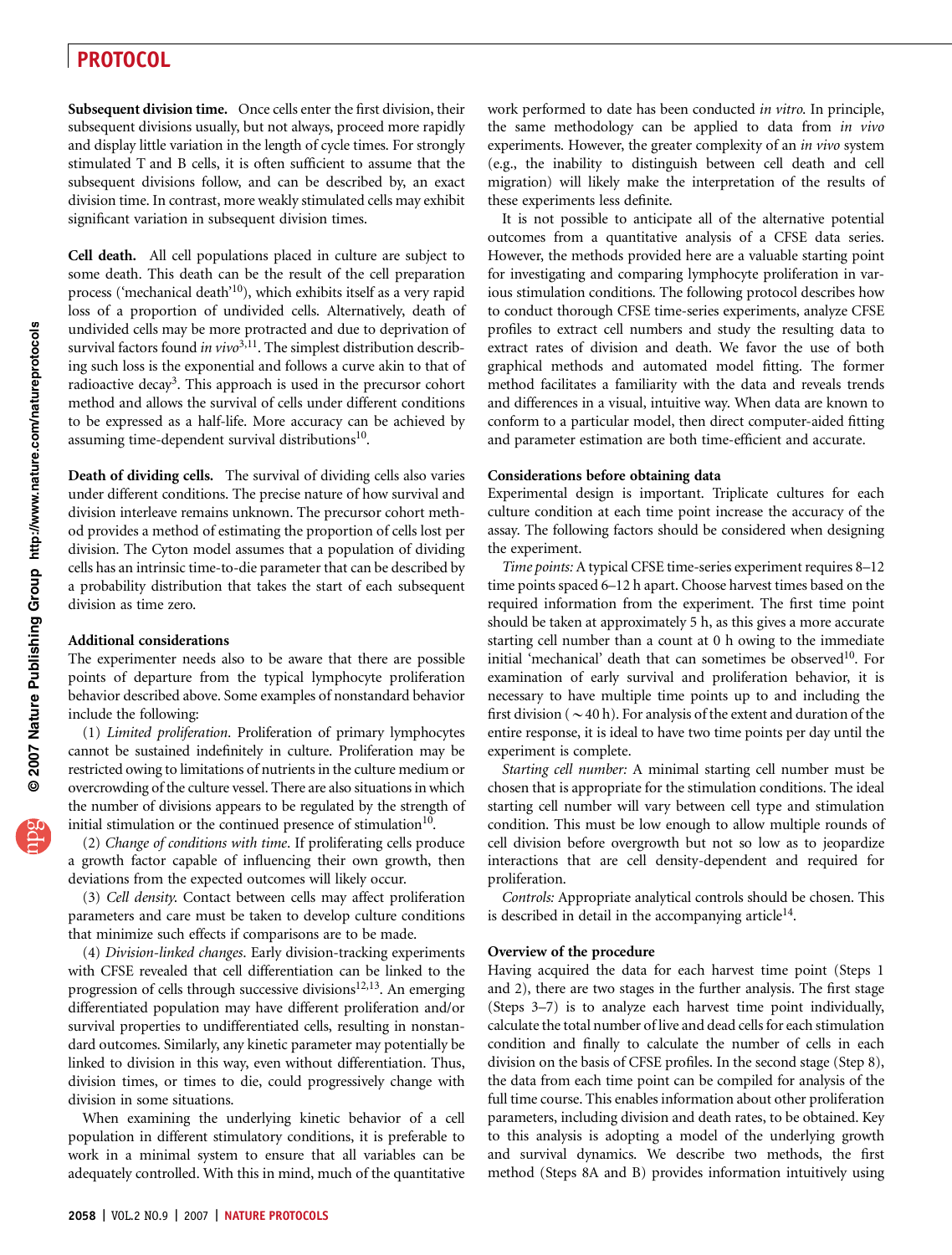a graphical method called the precursor cohort method. The second method (Step 8C) involves the use of an existing software package that allows data to be fitted directly using a model of lymphocyte proliferation: this is called the Cyton Calculator method.

Precursor cohort method: In this article, we present two options for analyzing precursor cohort plots (Steps 8A and B). Option A describes a method suitable for the basic user, which utilizes in-built statistical tools in software such as GraphPad Prism (Graphpad Software Inc.) and Microsoft Excel (Microsoft). Option B describes an advanced method that users with sophisticated mathematical skills will be able to implement in suitable platforms such as C++, R and Matlab (Mathworks). This advanced method allows more thorough statistical analyses such as calculation of 95% confidence intervals. The precursor cohort method utilizes plots that illustrate the progression of the unsynchronized population of cells across divisions based on their CFSE profiles. CFSE profiles are normalized by dividing the cell numbers by 2<sup>division number</sup> to remove the effect of cell expansion (Step 8A(i)). Therefore, the behavior of the starting population of cells can be tracked through divisions. These plots are called precursor cohort plots. This method assumes a model of cell proliferation whereby cells follow a Normal distribution of time to enter first division and divide regularly at each subsequent division. Survival parameters are expressed as a half-life before first division and as a deterministic proportion of cells dying through each subsequent division. The following basic parameters can be estimated using this method: (a) time to first division (expressed as a Normal distribution); (b) the subsequent division time of cells that enter division; (c) the half-life of cells that die before first division; (d) the rate of cell death as they are undergoing subsequent divisions; and (e) the proportion of starting cells that will proliferate.

Cyton Calculator method: A model of proliferation and survival can be fitted directly to the data set obtained at the end of Step 6, and optimal values for parameters describing proliferation and survival can be determined using standard nonlinear fitting techniques such as minimizing sums of squares. The Cyton model developed by Hawkins et al.<sup>10</sup> provides a more accurate description of proliferation and survival parameters than those used for the precursor cohort method, although, similar to all models, it makes assumptions regarding the underlying operation of the cell. The Cyton model uses lognormal distributions to describe time to divide and die in the first division and for each subsequent division. The ability to fit this model to experimental data sets is offered in 'The Cyton Calculator' software available for free download from our website. The model also introduces a division destiny parameter, a distribution that describes the maximum number of divisions a cell population undergoes, and therefore it can describe data sets in which cells reach a natural limit to proliferation<sup>10</sup>. As this is a complex and nonlinear model with many parameters, time should be taken to become familiarized with the model and the program.

#### MATERIALS

- .Purified B or T cells labeled with CFSE and treated as required for your
- specific experiment in one 96-well tissue culture plate per time point
- $\cdot$  Medium and medium supplements for cell culture (see accompanying article<sup>14</sup>) . Propidium iodide (PI; Sigma)
- 
- .Calibrite beads (Becton Dickinson)

#### EQUIPMENT

- .5 ml polystyrene round-bottomed tubes for FACS analysis
- (Becton Dickinson)
- .Flow cytometer
- .Multichannel pipette
- .FACS analysis software—FlowJo (Tree Star) or WEASEL
- (WEHI)
- .Data-fitting software such as GraphPad Prism (Graphpad Software Inc.) or other suitable statistical packages
- .Spreadsheet software such as Microsoft Excel (Microsoft)
- .Cyton Calculator (for Step 8C only; WEHI; http://www.wehi.edu.au/ WEHI\_Groups/workgrp/cyton/website/pages/cc.html)

### PROCEDURE

#### Harvesting of time points

1| Add Calibrite beads to wells immediately before cell harvest and flow cytometric analysis to allow determination of cell number. Correct addition of beads to culture is crucial for accurate time-series data. The number of beads added to the culture should be in the range of 5–10% minimum of the total events measured in the flow cytometry files and should be added to the culture in 10–50 µl of PBS. Prepare a stock of beads that is sufficient for use throughout the entire experiment. Mix the bead stock thoroughly by pipetting before adding to each well. Within one time-point harvest, beads should be added to all wells with the same pipette tip to reduce error. Prepare a stock of PI at 1  $\mu$ g ml<sup>-1</sup> in PBS and add 10  $\mu$ l to each well. Mix the cells and beads in each well thoroughly using a pipette (avoiding bubbles) and transfer samples to individual 5 ml polystyrene round-bottomed tubes. It is not essential to harvest the entire sample, as cell numbers will be determined using a ratio of cells to beads.

#### Collection of data

2| Set up the flow cytometer with instrument settings suitable for distinguishing the populations outlined in Figure 1. First set up a forward scatter (FSC)/side scatter (SSC) dot plot to allow a clear distinction of live and dead cells as well as beads. This dot plot should be used to set a gate for beads (Fig. 1a). An FSC/PI (FL-3) dot plot should be set up to set gates on live and dead cells (Fig. 1b). A region should be set using the live cell gate and then used for an FL-1 histogram to show CFSE peaks (Fig. 1c,d). These settings should be saved and used for all time points in an experiment. ? TROUBLESHOOTING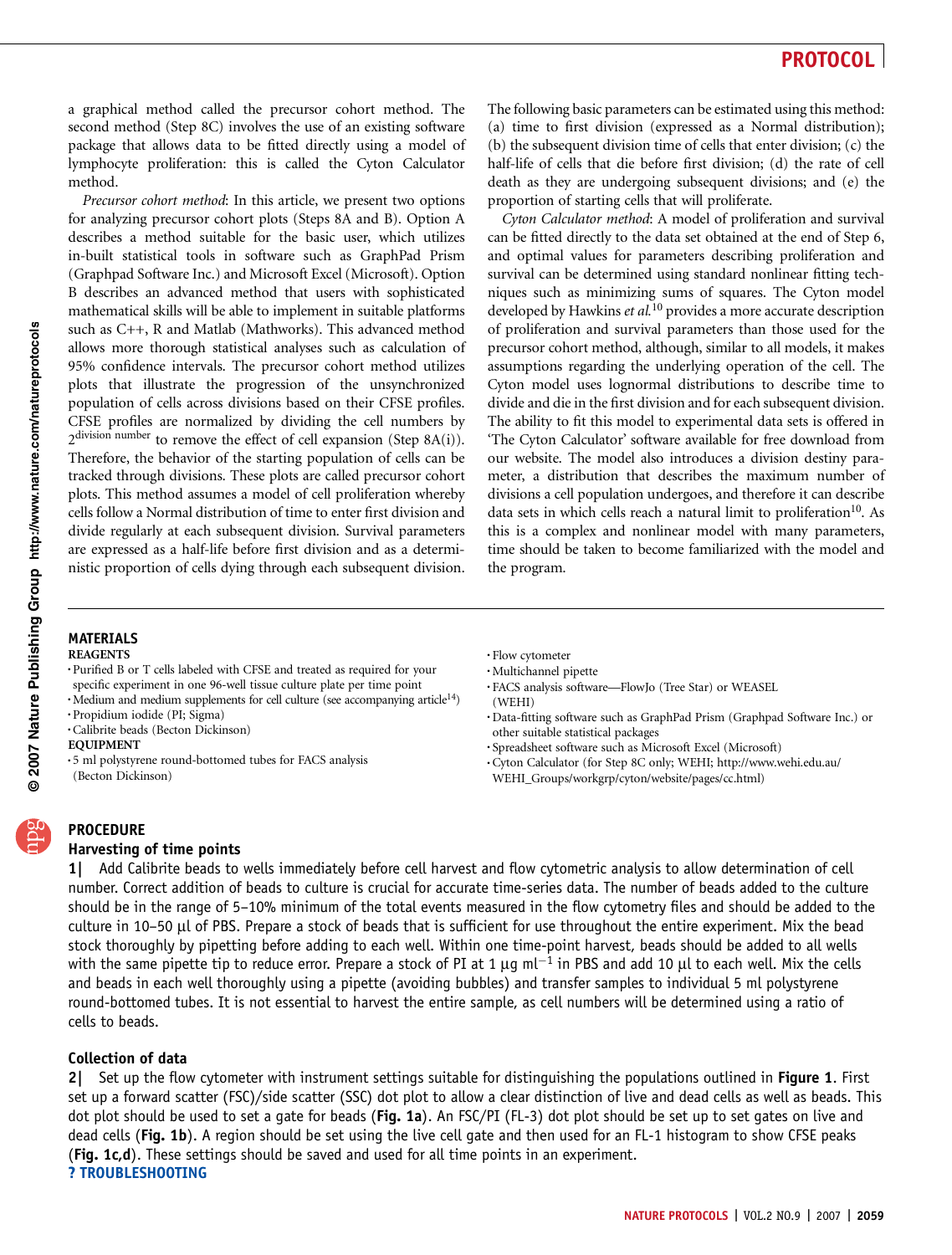Figure 1 | Analysis of FACS data. CFSE-labeled B cells were stimulated with  $\alpha$ CD40 + IL-4 and harvested in the presence of beads/PI as described. (a) FSC/SSC plot with gate R1 indicating the position of the beads.  $(b)$  The same data illustrated in a are presented as an FSC/PI plot to exclude dead cells. Gate R2 includes all live lymphocytes. (c) CFSE time-course data of stimulated T cells. Note the slow decay of CFSE intensity as demonstrated by the decline in the fluorescence of the undivided peak (solid line). The location of autofluorescence of stimulated unlabeled cells on day 5 illustrates the difficulty in resolving divisions greater than 7. Thus, we recommend an 8+ division gate (shaded box). (d) CFSE profile from R2 gate illustrated fitted Gaussians to determine gates for division number.



3| Pipette each sample immediately before running to allow mixing of cells and beads. Collect 10,000–20,000 events per sample. The acquired data file should contain all information collected, not just data from specific gates.

#### Calculating cell numbers per division at each time

4| Open the acquired FACS data in FACS analysis software. Set the gates on beads and live cells (Fig. 1a,b). An FL-1 histogram on live cells will show CFSE peaks (Fig. 1c,d). Gates need to be drawn for each CFSE peak; this can be done either manually or by using a peak fitting function if available in the analysis software (see Fig. 1d and the accompanying article<sup>14</sup>). Prepare a table for the number of live cells in each division class (see **Table 1** for a typical example).

▲ CRITICAL STEP If using a fitting function, care should to be taken to manually set the gate for division 0, a value for CFSE autofluorescence (this can be obtained using non-CFSE-labeled cells), and to fit the number of division gates (see ANTICIPATED RESULTS). Typically, the overlap near the autofluorescent level makes it difficult to resolve divisions higher than about 7. The cells falling outside the final position should be recorded as greater than the last division counted (Fig. 1c,d).

▲ CRITICAL STEP Gates need to be checked for each replicate FACS file within a time point. Gates should also be checked between time points; it is common that the division 0 peak will shift to a slightly lower fluorescence over the duration of a time course as discussed in the accompanying article<sup>14</sup>.

Calculate actual live cell numbers using a ratio based on the number of beads added to the cultures before harvest: total number of cells in culture well (within live or dead gate)  $=$  beads added/beads counted (within bead gate)  $\times$  cells counted (within live or dead gate).

 $\triangle$  CRITICAL STEP For accurate determination of cell numbers, the number of beads added must be known and must be reproducible over the course of the experiment.

|                 | Harvest time (h) |        |          |          |          |        |        |        |
|-----------------|------------------|--------|----------|----------|----------|--------|--------|--------|
| <b>Division</b> | 0                | 24     | 32       | 48       | 56       | 66     | 75     | 85     |
| 0               | 50,000           | 14,807 | 9,160    | 1,777    | 429      | 35     |        |        |
|                 | 0                | 527    | 1,861    | 3,920    | 2,351    | 541    | 65     |        |
| 2               |                  | 75     | 560      | 5,191    | 6,501    | 3,762  | 1,045  | 104    |
| 3               |                  |        | 66       | 2,731    | 7,161    | 10,401 | 6,627  | 1,672  |
| 4               |                  | 0      |          | 566      | 3,129    | 11,457 | 16,710 | 10,603 |
| 5               |                  | 0      |          | 44       | 537      | 5,006  | 16,787 | 26,736 |
| 6               |                  | 0      |          | $\Omega$ | 33       | 859    | 6,684  | 26,859 |
|                 |                  | 0      | $\Omega$ |          | $\Omega$ | 52     | 1,044  | 10,695 |
| 8               | 0                | 0      | 0        |          | 0        | 0      | 54     | 1,671  |
| Total           | 50,000           | 15,412 | 11,648   | 14,229   | 20,141   | 32,114 | 49,018 | 78,342 |

TABLE 1 | Typical data from CFSE time-series experiments.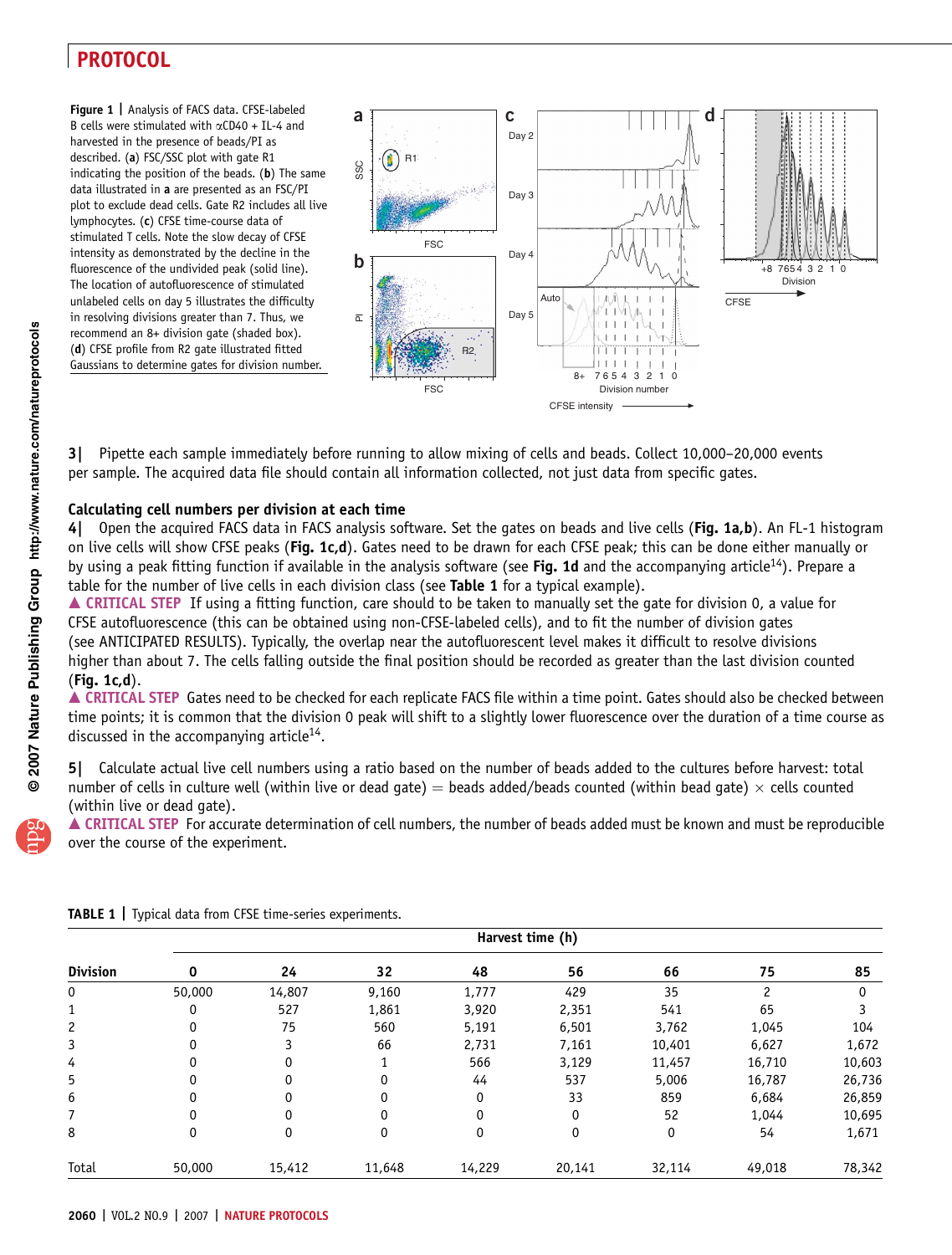

Figure 2 | Quantitative analysis of proliferation data. (a) Typical time-series cell number data. The number of cells in each division is determined from their CFSE profiles and plotted against division number for each harvest time. (b) Cell number data are converted to precursor cohort plots by dividing cell number by  $2^{\text{division number}}$ . (c) Normal distributions (dashed line) can be fitted to precursor cohort plots ( $\bullet$ ) to determine the mean division number of CFSE profiles at each harvest time. The advantage of using Normal distributions to calculate mean division number is illustrated in (d), where not all cells have entered division. The Normal distribution can extrapolate into the negative and approximate the division number of undivided cells. Both time to divide and division time can be calculated as depicted in  $(e)$ . The means of precursor cohorts are plotted against harvest time and linear regression analysis is performed. Extrapolation to the intercept with division 1 (dotted line) gives the mean time taken for lymphocytes to enter their first division ( $\mu t d$ 1), whereas the slope is a measure for the division time. (f) To determine the rate of death before division entry, total cell numbers are plotted against harvest time and an exponential fitted. (g) Both the approximate number of cells entering division and the loss of cells per division can be estimated by plotting the areas of the precursor cohorts against the mean division numbers.

![](_page_4_Figure_3.jpeg)

6| Calculate the actual cell numbers in each CFSE division peak: total number of cells (within division peak) = total number of cells (from Step 5)  $\times$  fraction of total cells in division (from Step 4).

7| Repeat the calculations (Steps 5 and 6) for each culture condition at each time point. An example of tabulated data representing the means of triplicates is shown in Table 1. A plot of typical data is shown in Figure 2a. If using Microscoft Excel, to save time, spreadsheets can be devised to allow automated calculations of cell numbers as well as means and standard deviations from the means of triplicate cultures.

#### Analysis of data for effects on proliferation/survival

8| Once a table of cell numbers per harvest time is created, if desired, subject the data to further analysis to recover information about other proliferation parameters, including division and death rates. Two methods are offered here: options A and B use the precursor cohort method, whereas option C uses the Cyton Calculator method. If using a precursor cohort method, option A is most suitable for the basic user, whereas option B allows more thorough statistical calculation of mean division numbers of precursor cohort plots.

#### (A) The precursor cohort method: basic method

(i) Generate a table of precursor cohort numbers by dividing the total number of cells in the *i*th division by  $2^i$ , where *i* is the division number. Add 0.5 to division numbers (see CRITICAL STEP). An example of these data is shown in Table 2 and Figure 2b.

▲ CRITICAL STEP CFSE analysis does not distinguish between cells that have just divided and those late in their division cycle. However, for quantitative analysis, a continuous scale of division progression must be introduced. For example, a cell that has just entered division 3 will be in division 3.0, halfway through its division it will be in division 3.5 and just before dividing it will be in division 3.95. Note that all the above stages are recorded simply as division 3 when referenced to CFSE profiles. Calculations of the mean division number need to take account of this continuous scale, so a mean such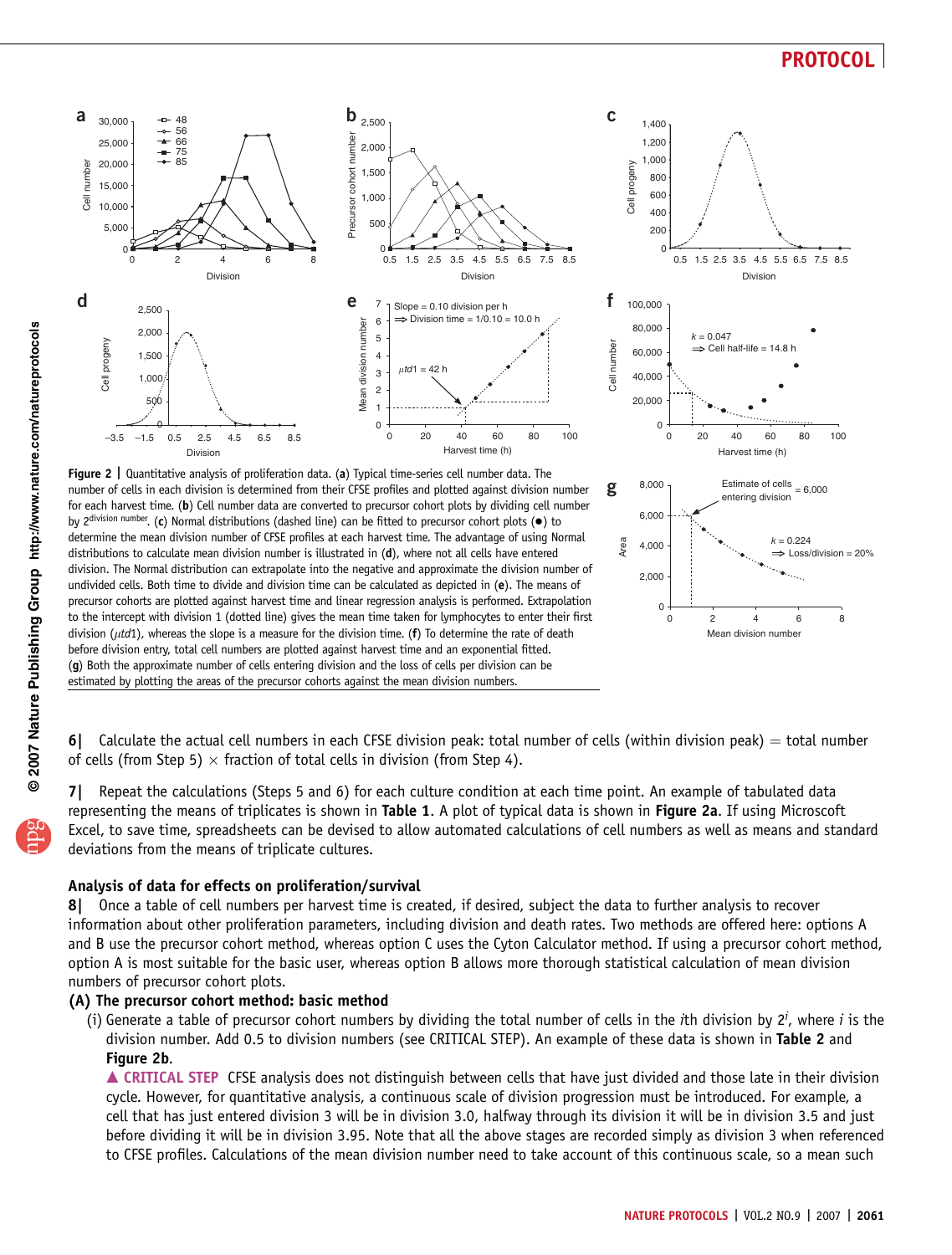| <b>Division</b> | Harvest time (h) |        |        |       |              |       |       |       |
|-----------------|------------------|--------|--------|-------|--------------|-------|-------|-------|
|                 | 0                | 24     | 32     | 48    | 56           | 66    | 75    | 85    |
| 0.5             | 50,000           | 14,807 | 9,160  | 1,777 | 429          | 35    | C     |       |
| 1.5             |                  | 263    | 930    | 1,960 | 1,176        | 270   | 33    |       |
| 2.5             |                  | 19     | 140    | 1,298 | 1,625        | 941   | 261   | 26    |
| 3.5             |                  | 0      | 8      | 341   | 895          | 1,300 | 828   | 209   |
| 4.5             |                  | 0      | 0      | 35    | 196          | 716   | 1,044 | 663   |
| 5.5             |                  |        | 0      |       | 17           | 156   | 525   | 836   |
| 6.5             |                  |        | 0      | 0     |              | 13    | 104   | 420   |
| 7.5             |                  |        | 0      |       |              | 0     | 8     | 84    |
| 8.5             |                  | 0      | 0      | 0     | $\mathbf{0}$ | 0     | 0     |       |
| Total           | 50,000           | 15,089 | 10,239 | 5,413 | 4,338        | 3,433 | 2,806 | 2,244 |

TABLE 2 | Time-series data converted to precursor cohort format.

as 2.3 divisions is possible. The half division scale is applied, as on average cells in a division are halfway between their division cycle.

(ii) Fit Normal distributions to the precursor cohort plots (Fig. 2c) for each time point. The distribution should be fitted only to data for cells in division (i.e., leave out division 0 data). Allow the fitting software to extrapolate the distribution to negative division values when necessary (Fig. 2d).

 $\triangle$  CRITICAL STEP Estimating the average division number of the dividing cohorts of cells is complicated by the fact that many of the precursor cohort plots will have only a partial or truncated Normal distribution. The mean of these distributions must therefore be estimated as though they were complete, which potentially involves extrapolating to negative values, as discussed previously and illustrated in Figure 2d.

*'* PAUSE POINT Fitting Normal distributions can be achieved using a data-fitting software package such as GraphPad Prism (Graphpad Software Inc.) or other suitable statistical analysis packages. A basic understanding of the fitting software is required such that the means, standard deviations and areas of the Normal distributions can be extracted. The remaining plots and trendlines can be drawn and fitted in a spreadsheet such as Microsoft Excel. A more advanced procedure for calculating the parameters required for this method directly from data from Step (i) is given in Step 8B.

#### (iii) Tabulate results as shown in Table 3.

- (iv) Plot mean division number versus harvest time (Fig. 2e). Only use harvest times that have sufficient data to fit a Normal distribution, that is, plots with a reasonable number of cells participating in division (times  $>48$  h in the example; Fig. 2e). A general rule to work by is that mean division numbers  $> 1.5$  will give the most accurate results.
- (v) If the plot from Step (iv) is linear, fit a trendline and calculate the slope and intercept with division 1. Possible reasons why a linear plot is not produced are discussed in the 'Practical applications of the precursor cohort method' section. Trendline fitting can be done automatically in Microsoft Excel by right clicking on the line and selecting 'add trendline'. The equation for this fitted line can be displayed by selecting 'display equation' in the options menu and will typically be in the standard equation for a line format  $y = mx + c$ . The apparent time between subsequent divisions is given by  $1/m$ (Fig. 2e). The apparent mean time to first division ( $\mu$ td1) is given by the intercept of this plot with division 1. This can be calculated by solving the equation  $\mu t d1 = (1 - c)/m$  (Fig. 2e).
- (vi) Estimate the half-life of cells leading up to first division. Choose harvest times before division begins (*o*30 h in the example). Plot total live cell number against time of harvest (Fig. 2f). Fit an exponential function (as described previously). This equation will typically be in the format  $y = e^{-kx}$ , where k is the exponential decay constant. Calculate the half-life of cells that die before first division using the following formula: half-life =  $(\ln(2))/k$ . (vii) Estimate the rate of cell loss per division. Plot the area of the Normal distributions fitted to the precursor cohort plots
- (where area is represented as cell number) versus the corresponding mean division number. If a constant proportion is lost at each division, an exponential pattern will be obtained (see Fig. 2g). Fit an exponential trendline to these data (as described previously). The proportion of cells dying per division can be estimated using the following formula: death per division  $= 1 - \text{e}^{-k}.$
- (viii) Estimate the proportion of starting cells that will enter first division. The plot (Fig. 2g) from Step (vii) can be

| <b>Harvest time</b> | <b>Mean division number</b> | <b>SD</b> | Area   |
|---------------------|-----------------------------|-----------|--------|
| 32                  | $-0.61$                     | 1.060     | 15,958 |
| 48                  | 1.55                        | 1.041     | 5,120  |
| 56                  | 2.35                        | 1.042     | 4,290  |
| 66                  | 3.35                        | 1.042     | 3,432  |
| 75                  | 4.25                        | 1.042     | 2,807  |
| 85                  | 5.25                        | 1.060     | 2,235  |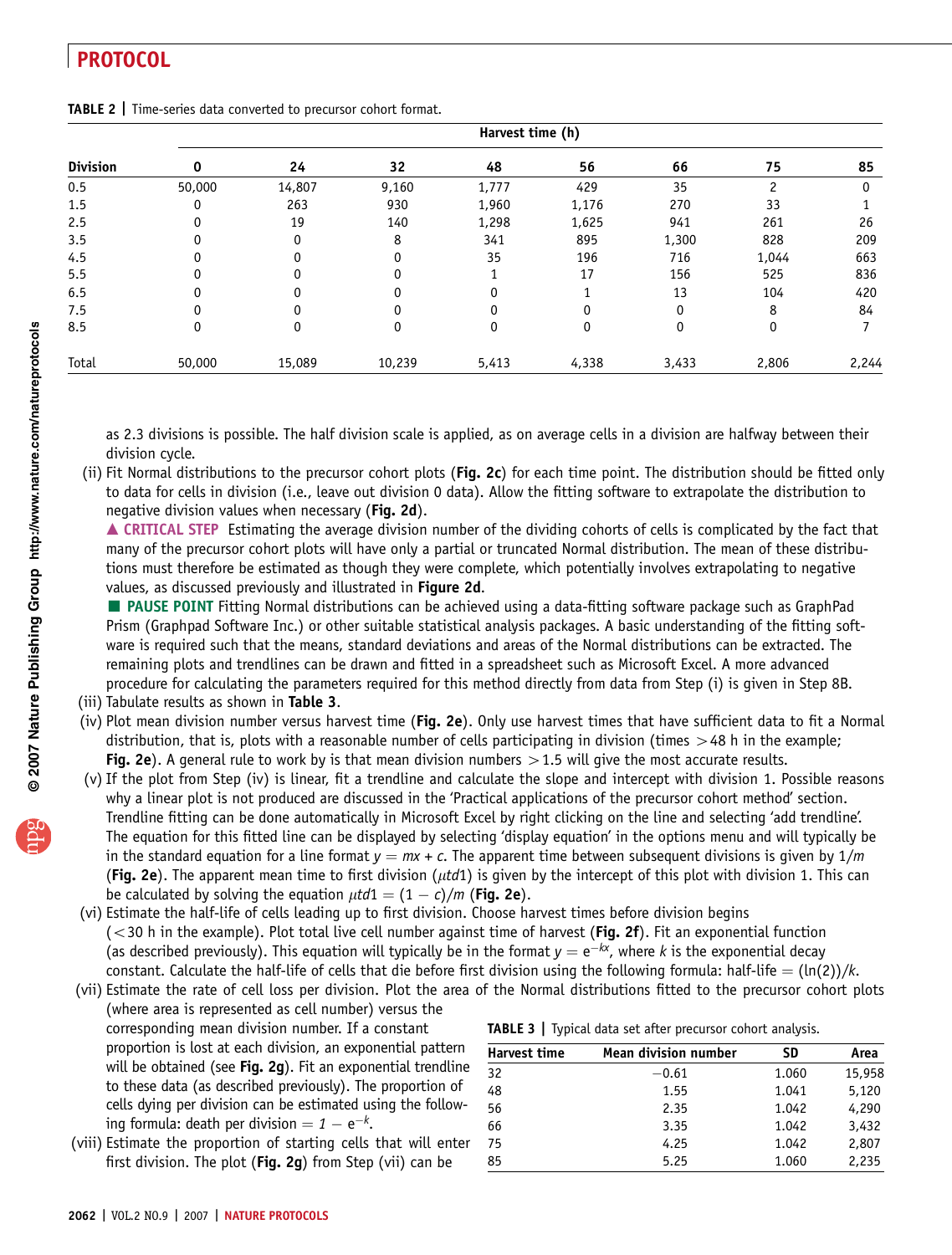extrapolated to intercept with division 1. This number is an estimate of the expected number of cells entering first division.

▲ CRITICAL STEP A Microsoft Excel worksheet 'STEP-BY-STEP' and the set of data presented in this article can be downloaded from our website (http://www.wehi.edu.au/WEHI\_Groups/workgrp/cyton/website/pages/pcm.html), which allows easy calculation of the parameters of the precursor cohort method directly from data obtained from Step 7.

(B) Calculating mean division number from cohort data: advanced method

(i) Fit the cohort division numbers to a probability weight function  $P_i$ , constructed from the Gaussian probability density function, where  $\mu$  is the mean and  $\sigma$  is the standard deviation, as follows:

$$
P(n) = \left(\frac{\exp(-(n-\mu)^2/2\sigma^2)}{\sigma\sqrt{2\pi}}\right)
$$

(ii) Perform a least squares fit, whereby the function

$$
\chi^2(\mu,\sigma,\alpha)=\sum_{i=1}^N(w_i-\alpha P_i)^2
$$

is minimized, ignoring the undivided cells ( $i = 0$ ). Here  $\alpha$  is a weighting representing the fraction of the cohort that divides, where  $w_i$  are data points and

$$
P_i = \int\limits_{n_i}^{n_{i+1}} P(n) \, \mathrm{d} n
$$

(iii) This least squares fit yields parameter values for  $\mu$ ,  $\sigma$  and  $\alpha$ .

(iv) If an estimate of confidence in the values of the parameters obtained from the above fitting is required, a Monte-Carlo bootstrap method can be used. This involves repeating the fit a number of times, each time with a set of synthetic data chosen randomly from a Normal distribution with a mean given by the measured data point, and a standard deviation given by the standard deviation of the residuals from the original fit. In this way, we obtain a distribution of possible values for each parameter, from which we can obtain the mean and standard deviation for each of the estimated parameters. The standard deviations obtained in this way can then be used as weighting for fitting in the subsequent linear regression analysis (Steps 8A(iv) and (v)).

▲ CRITICAL STEP If the average number of divisions is less than 2, the ability to find a reasonable Normal distribution is limited. For this reason, the analysis and conclusions should focus on data sets where the average division number is greater than 2. It is also possible to take the standard deviation from later time points and fix that value when fitting to earlier time points. If this method is to be used, care needs to be taken with the possibility for overestimating the standard deviations.

(v) Use linear regression techniques to fit a line to the data for the mean division number as a function of time, as mentioned in Step 8A(v), using the equation

$$
y = mx + c
$$

This is done with a weighted sum of squares using the mean division number  $\mu_i$  and the standard deviation in this value  $s_i$ , obtained from the Monte-Carlo bootstrapping method, by minimizing the function

$$
\chi^2(m,c)=\sum_{i=1}^N\left(\frac{y_i-mx_i-c}{s_i}\right)^2
$$

where  $n_i$  is the calculated average division number and  $s_i$  is the standard deviation in that value, as calculated above. (vi) From the parameters obtained from the time to first division, calculate utd<sub>1</sub>=(1 – c)/m and the division time 1/m. Confi-

dence limits on these values can be calculated using the standard deviations for the mean division number  $s_i$ , assuming that there is no error in the time measurements.

(vii) If you wish, use the mean division numbers from this more advanced method to calculate cell loss through divisions and apparent proportion of responding cells (Steps 8A(vii) and (viii)) using the graphical techniques described previously.

#### (C) Fitting data directly to a model using Cyton Calculator

- (i) Open the Cyton Calculator. Open the data set to be analyzed. Select 'display cell proliferation and death graphs' and view 'commonly viewed graphs'. This will allow the user to visualize the real data and 'Cyton Calculator' model estimates.
- (ii) Adjust various parameter values using the slide controls or directly input plausible parameter values. Use the 'model fit' button to optimize parameter values to obtain the best possible fit.

**w w//: ptt h**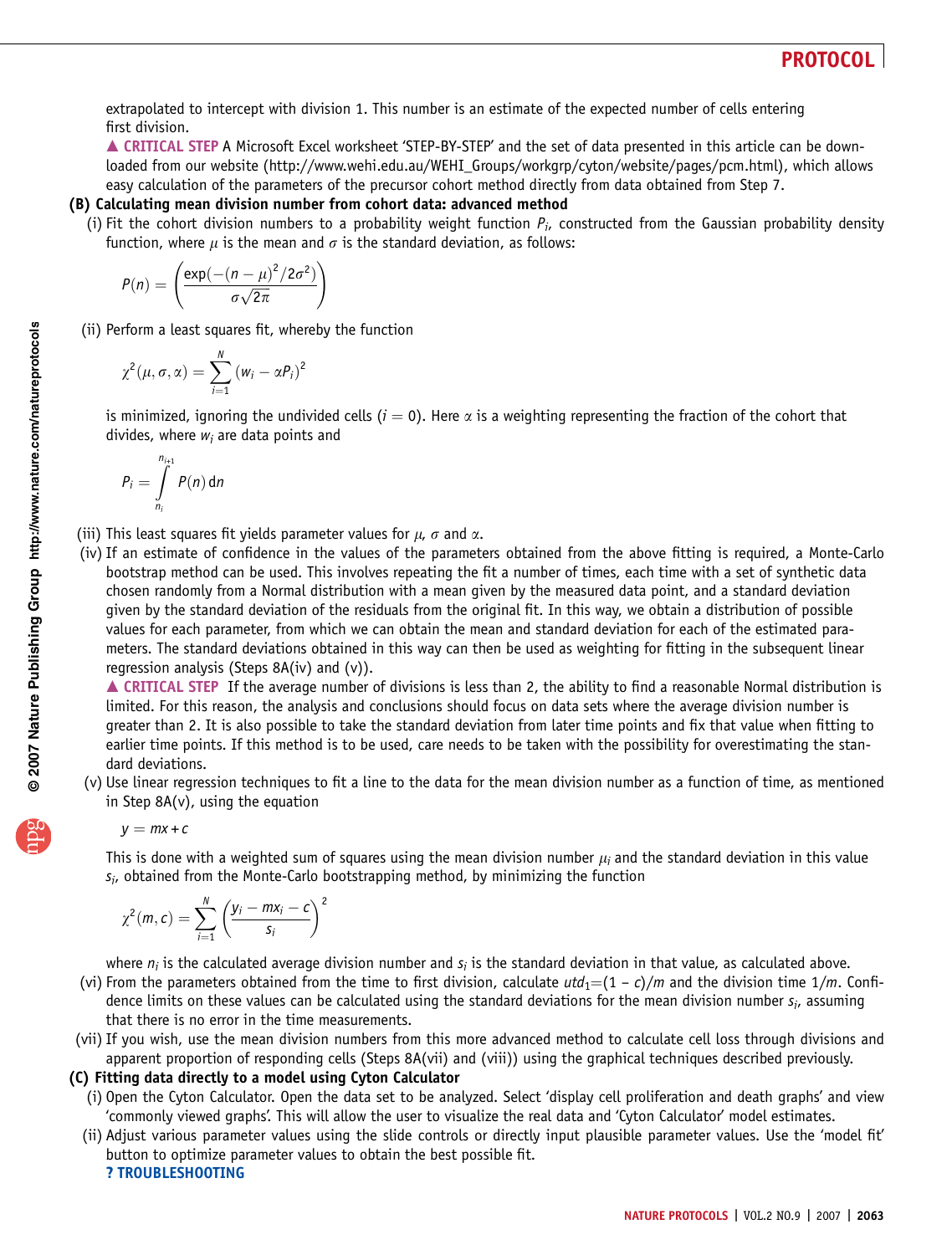- (iii) First attempt to fit the data with a minimal set of parameters. For example, some data sets may be able to be fit without a value for division destiny. Restricting the variation in time to subsequent division and cell death in subsequent divisions may also help fitting of parameters describing entry to division. The parameters describing subsequent division behavior can then be added back as needed or desired.
- (iv) Use the 'model fit' button to obtain parameter values that give the best fits possible and record the sum of squares.

#### **• TIMING**

Assay setup: 1–2 h

Harvesting and FACS analysis at each time point: 1 h, depending on the number of conditions Data analysis to obtain cell numbers: 3 h

Analysis of cell number data by precursor cohort analysis or Cyton modeling: a typical data set can take 3–5 h to analyze; however, the results of precursor cohort analysis are often revisited and hence the total time required may increase

#### ? TROUBLESHOOTING

Troubleshooting advice can be found in Table 4.

TABLE 4 | Troubleshooting table.

| Step                  | <b>Problem</b>                                                                                     | Possible reason                                                                                                                                                  | <b>Solution</b>                                                                                                                                                                                 |
|-----------------------|----------------------------------------------------------------------------------------------------|------------------------------------------------------------------------------------------------------------------------------------------------------------------|-------------------------------------------------------------------------------------------------------------------------------------------------------------------------------------------------|
| $\mathbf{2}^{\prime}$ | CFSE fluorescence is off the scale                                                                 | At very early time points, cells will have very<br>bright CFSE fluorescence<br>By 12-15 h, the CFSE fluorescence will be in<br>a useful range                    | Do not adjust FL-1 voltage at early time<br>points<br>Use FSC/SSC and FSC/PI dot plots to set<br>gates for beads and cells at early time<br>points                                              |
| $\overline{c}$        | CFSE autofluorescence is reached after very<br>few rounds of cell division                         | For adequate distinction of multiple CFSE<br>peaks, the starting fluorescence needs<br>to be $\geq 10^3$                                                         | Increase the number of cells being<br>labeled                                                                                                                                                   |
|                       |                                                                                                    | Labeling very small numbers of cells with<br>CFSE sometimes leads to poor starting<br>fluorescence                                                               | Follow instructions on CFSE labeling<br>(temperature, duration, concentration)<br>precisely <sup>14,16</sup>                                                                                    |
| $\mathcal{P}$         | There are many live cells in the auto-<br>fluorescence region                                      | Once cells have divided a certain number<br>of times, division peaks are no longer<br>distinguishable                                                            | See ANTICIPATED RESULTS                                                                                                                                                                         |
| 8C(ii)                | The fitting tool in Cyton Calculator gives<br>inappropriate parameter values or a very<br>poor fit | The Cyton Calculator has a fitting tool that<br>will function reasonably only if approxi-<br>mately reasonable parameter values are<br>given as a starting point | Estimate parameter values for time to<br>first division, subsequent division time<br>and division destiny on the basis of<br>experimental observations or precursor<br>cohort method parameters |

**puor G gni hsil buP er ut a N 7002**

**@** 2007 Nature Publishing Group http://www.nature.com/natureprotocols **w w//: ptt h**

#### ANTICIPATED RESULTS

#### The precursor cohort method

Interpreting the mean division versus harvest time plot (Step 8A(iv)). The result of this plot is usually linear; however, if cultured for long periods, the proliferation of lymphocytes will slow down owing to depletion of culture nutrients. This will be apparent as a flattening of the plot (shown in Fig. 3a). Some lymphocyte cultures also display a limit to the number of divisions reached that is not due to culture depletion and will also show a plateau. Additional experiments are required to determine the cause of a plateau in division progression. Only the range of harvest times falling in the linear part of the curve should be used to calculate the division times and the apparent time to first division.

In the linear portion of this plot, the slope of the line of best fit is equal to the reciprocal of the division time (Fig. 2e), that is, a shallower slope represents a slowly dividing population, whereas a steeper gradient indicates a faster dividing population. The intersection of the line of best fit with division 1 on the y axis gives an estimate of the mean time to first division (Fig. 2e). In the illustrated example in Figure 2e, the equation for the fitted trendline is  $y = 0.1x + (-3.24)$  (using the standard  $y = mx + c$  nomenclature). Therefore, the division time = 1/0.1 or 10 h, whereas  $\mu td1 = (1 - (-3.24))/0.1$  or 42 h. However, it should be noted that both parameters can be affected by significant death of dividing cells, and for this reason we say the calculation is of an 'apparent' value (discussed later).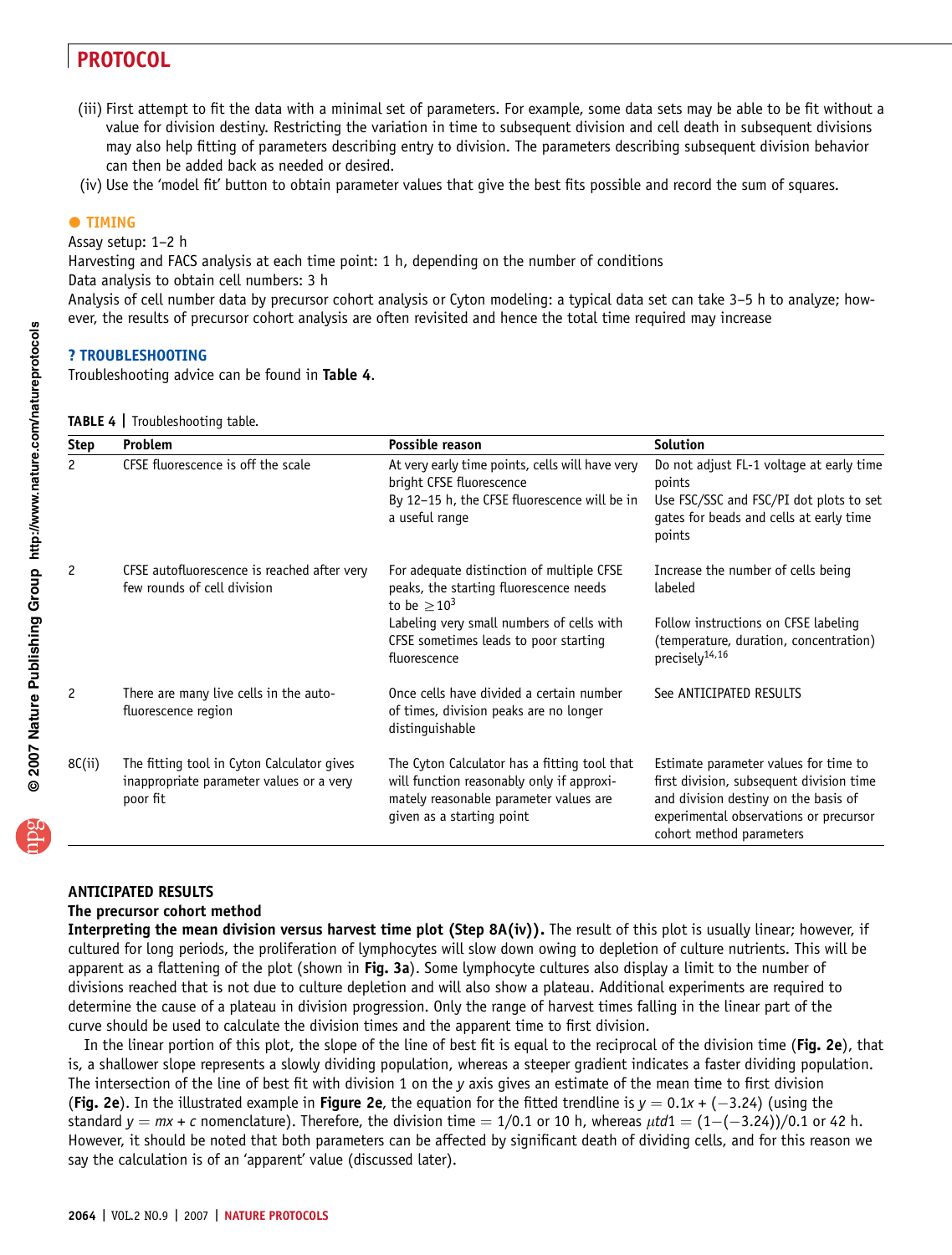![](_page_8_Figure_1.jpeg)

Figure 3 | Experimental situations. (a) B cells stimulated with various concentrations of CpG. This experiment represents a common occurrence in in vitro cultures. Cells cease proliferating owing to extrinsic factors such as exhausted access to stimuli or space or internal regulation of division number. Hence, the progression of cells through division halts, and a plateau is observed in mean division number. (b) An increase in cell loss per division will lead to a steeper fitted exponential curve. (c,d) CFSE-labeled OT-I CD8 T cells were stimulated with various concentrations of peptide in the presence of 100 U ml<sup>-1</sup> IL-2 and analyzed using the described cohort methods. Graphical analysis illustrates that reducing the peptide concentration delays the time taken to enter the first division (as determined by a delay in the intercept with 1 on the y axis) and the speed of subsequent division times (as illustrated by a reduction in the gradient of the fitted line). Also depending on the culture conditions, a substantial reduction in the areas of precursor plots may be observed, indicating that a proportion of cells are lost during division (as in b). In other cases, only relatively few cells enter division as a result of a low progressor fraction or a late time to first division. In these situations, cell numbers become difficult to analyze (d).

Interpreting the loss of cells plot (Step 8A(vi)). Unstimulated lymphocytes tend to die in culture at an approximately exponential rate. Even stimulated cells will often follow this rate of death before division, significantly reducing the proportion of the starting cells that participate in proliferation. Under some conditions, the rate of cell loss is altered. For example, in B-cell cultures, the presence of cytokines such as interleukin-4 (IL)-4 or stimuli such as lipopolysaccharide (LPS) can significantly reduce the rate of loss. The plot generated in Step 2 helps determine whether measured differences in the frequency of proliferating cells between two different culture conditions are due to effects on cell survival or sensitivity to the stimulus. The use of an exponential survival curve is convenient, as it provides a reasonable fit to the data. However, for greater accuracy, other skewed probability distributions can be used, such as the lognormal (see ref. 10 for further discussion). Once the exponential curve is fitted, the decay constant k can be used to calculate the half-life of the cells. For example, in Figure 2f, the exponential constant  $k = 0.047$ . Therefore the half-life of undivided cells is ln 2/k or 14.8 h.

Interpreting the plot of area/cell number versus mean division number (Step 8A(vii)). Plotting the mean division number against the corresponding area of fitted Normal distributions can be used to quantify cell loss through death (Figs. 2g,3b). As the cohort method follows the fate of the original starting cells, a reduction in the area of fitted Normal distributions as the time course progresses indicates that cell death is occurring. In contrast, a constant area suggests that there is little cell death occurring as cells divide. A range of possible outcomes is shown in Figure 3b. If the loss of cells through subsequent divisions is a constant proportion per division, the expected outcome of this plot is an exponential distribution (Figs. 2f,3b). Cell death can be regulated in culture and may be affected by division number and/or culture conditions. In some situations, the pattern of cell loss may not follow an exponential but may appear to change and increase with division number (which could also be affected by time). Further experiments will be required to characterize the reason for the pattern. In the example shown in Figure 2g, the decay constant of the fitted trendline is  $k = 0.224$ . Therefore, the death per division can be calculated using the following formula: death per division  $= 1 - e^{-0.224}$  or 0.20 or 20%.

In Step 8A(viii), it is suggested that this plot can be extrapolated to division 1 to indicate the number of the starting cells that will enter first division. This can be done easily if there is little evidence of cell death and if the plot is flat, or if it follows a clear pattern such as the exponential. Even then, the significant 'gray area' in obtaining good estimates from cohort plots with mean values of two divisions or less means that this value for cell number entering first division is unlikely to be accurate and is offered for calculation as a guide only.

#### Practical applications of the precursor cohort method

The precursor cohort method of analyzing data from CFSE experiments is particularly well suited to making direct comparisons between the effects of various stimulation conditions on proliferation parameters. Examples of a cohort analysis performed on data obtained from OT-1 T cells stimulated with different concentrations of peptide and 100 U ml<sup>-1</sup> IL-2 are shown in Fiqure 3c and d. Figure 3c demonstrates that reducing the concentration of peptide in T-cell cultures reduces the speed of subsequent division speed (ranging from 7.5 h per division at 6.0 µg ml<sup>-1</sup> to 10.6 h at 0.2 µg ml<sup>-1</sup>). The mean time to first division is also delayed significantly when the concentration of peptide is reduced (42.1–51.8 h). This set of data example also illustrates the possible outcomes when death is analyzed using graphical methods (Fig. 3d). As the concentration of peptide is reduced, the proportion of cells lost through subsequent divisions steadily increases from 16% at 6.0 µg ml<sup>-1</sup> to 30% at 0.2 µg ml<sup>-1</sup>.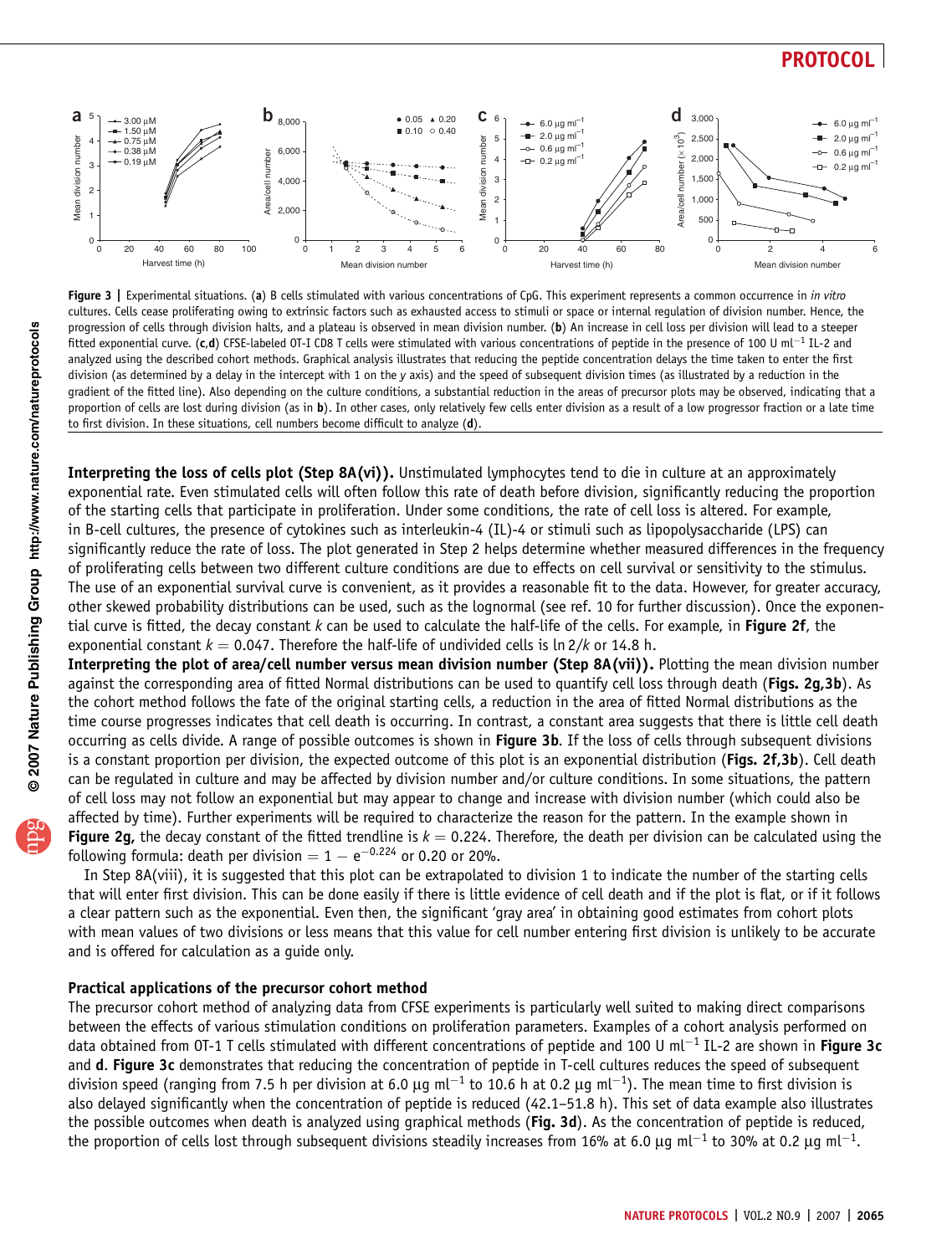![](_page_9_Figure_1.jpeg)

Figure 4 | Caveats to quantitative analysis. Normal distributions (dashed lines) were fitted to cohort data from (a) CD4 T-cell cultures stimulated with 10 µg ml<sup>-1</sup>  $\alpha$ CD3 and 100 U ml<sup>-1</sup> IL-2 and (b) B-cell cultures stimulated with 15 µg ml<sup>-1</sup> LPS. Note the greater variation observed in LPS-stimulated B-cell cultures. (c) Mock data generated with the Cyton model<sup>10</sup> were analyzed using the precursor cohort method. The means of subsequent death times were altered as shown, whereas all other parameters were kept constant. Note the delay in  $\mu t d1$  in cultures where dividing cells die earlier in subsequent divisions. (d) The  $\mu t d1$  of B cells stimulated with various concentrations of  $\alpha$ CD40 has been directly measured using the colcemid method described in Deenick et al.<sup>5</sup>. Conducting this assay in conjunction with CFSE time courses enhances the strength of conclusions that can be drawn from the precursor cohort method.

The intercept of fitted lines with 0 also indicates that increasing the concentration of the peptide increases the number of cells entering the first division.

These methods provide excellent readouts for comparison of division times and death rates within time-course experiments; however, there are limitations that should be considered. This technique is built on the assumption that the variation in time to first division can be approximated using a Normal distribution. In T-cell assays, although the entry to first division is better described by a lognormal distribution<sup>5</sup>, the data can be reasonably well approximated using a Normal distribution, as the variation observed is relatively low. However, B-cell cultures and T-cell cultures with low levels of stimulation exhibit a greater variance in time to first division and a significant departure from the Normal distribution<sup>3,5</sup>. Therefore, precursor cohort plots from these cultures are subject to errors when fitted by a Normal distribution as illustrated in Figure 4a,b. Nevertheless, Normal distributions can still be used to approximate the mean division number and area although with slightly more error.

Mutually exclusive factors controlling lymphocyte proliferation can affect the readouts using these methods. For example, the mean time to first division can appear to be delayed in cultures with large death rates in dividing cells, despite there being no actual change in the time to first division. This is demonstrated in Figure 4c for theoretical data created using the model described in ref. 10. Similarly, if a significantly large proportion of cells fail to progress through division, the accuracy of the method is reduced. Thus, data from cultures with low levels of stimulation may be difficult to analyze. The analysis of cohort data in conjunction with assays measuring the time to first division (e.g., the colcemid method described in Deenick et al.<sup>5</sup>) therefore aids in constraining parameters of lymphocyte proliferation and significantly increases the accuracy of analysis. An example of data obtained from the colcemid method is shown in Figure 4d, demonstrating the usefulness of this technique for identifying changes in mean time to first division and variation.

#### Estimates of error bars from precursor cohort data

When applying the bootstrapping method to cell number data, a range of fits is generated that provide confidence intervals for the estimated parameters: mean division number, standard deviation and area/cell number. When expressed as 95% confidence intervals, these bounds can be introduced into the weighted linear fit for the plot of mean division number versus time of harvest (Step 8A(iv) and Fig. 3c,d). The advantage of undertaking a more rigorous statistical approach is that hypothesis testing methods can be used to establish the likelihood of two values being different.

#### Fitting data directly to a model using Cyton Calculator

The cohort method provides a simple step-by-step approach for the quantitative analysis of proliferation data. More sophisticated analysis and hypothesis testing require a parametric model of the underlying dynamic process in question. To this end, our laboratory has spent considerable time dissecting cell proliferation data based on CFSE experiments to develop suitable general models that are applicable for most applications. We have also developed software with user-friendly interfaces that can apply appropriate models to data tabulated in the form generated in Step 8. The strength of the Cyton Calculator tools lies in its ability to make quantitative models accessible to the everyday researcher. The Cyton Calculator, instruction booklet and sets of test data are freely available for download at http://www.wehi.edu.au/WEHI\_Groups/workgrp/cyton/website/pages/cc.html. The advantage to this approach is that it provides the user with a tool for complex analysis of data. However, the disadvantage is that the process of fitting complex nonlinear models to data may be unfamiliar, and therefore the intricacies and pitfalls of the process must be appreciated if sensible information is to be gained. Furthermore, several quantitative models have been proposed for the analysis of lymphocyte data<sup>5,7–9,15</sup>. Each of these models has different theoretical assumptions and each may